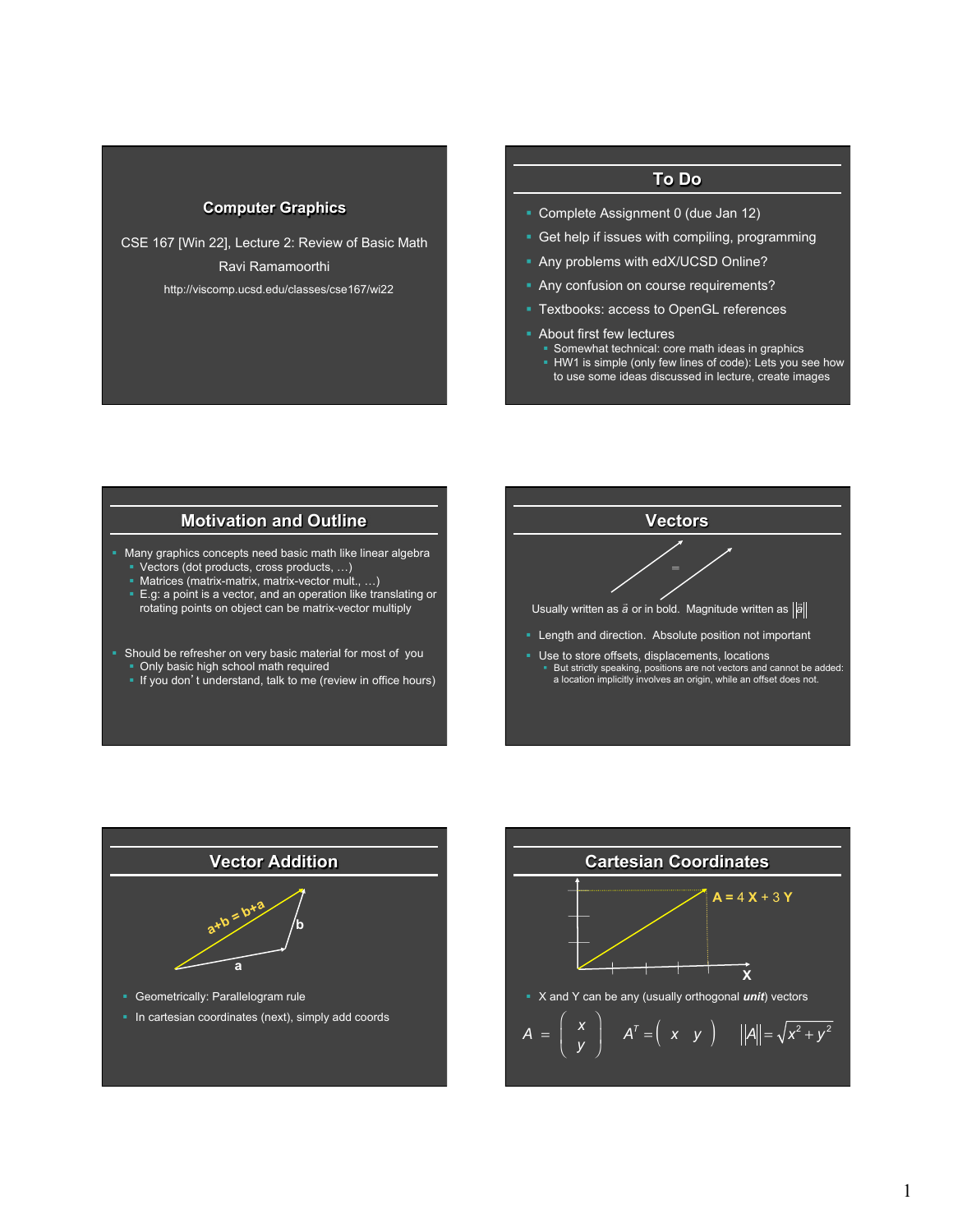# **Vector Multiplication**

- § *Dot product*
- Cross product
- Orthonormal bases and coordinate frames
- § Note: Some books talk about right and left-handed coordinate systems. We *always* use right-handed





#### **Dot product: some applications in CG**

- Find angle between two vectors (e.g. cosine of angle between light source and surface for shading)
- Finding projection of one vector on another (e.g. coordinates of point in arbitrary coordinate system)
- § Advantage: computed easily in cartesian components



#### **Vector Multiplication**

- Dot product
- § *Cross product*
- § Orthonormal bases and coordinate frames
- § Note: Some books talk about right and left-handed coordinate systems. We *always* use right-handed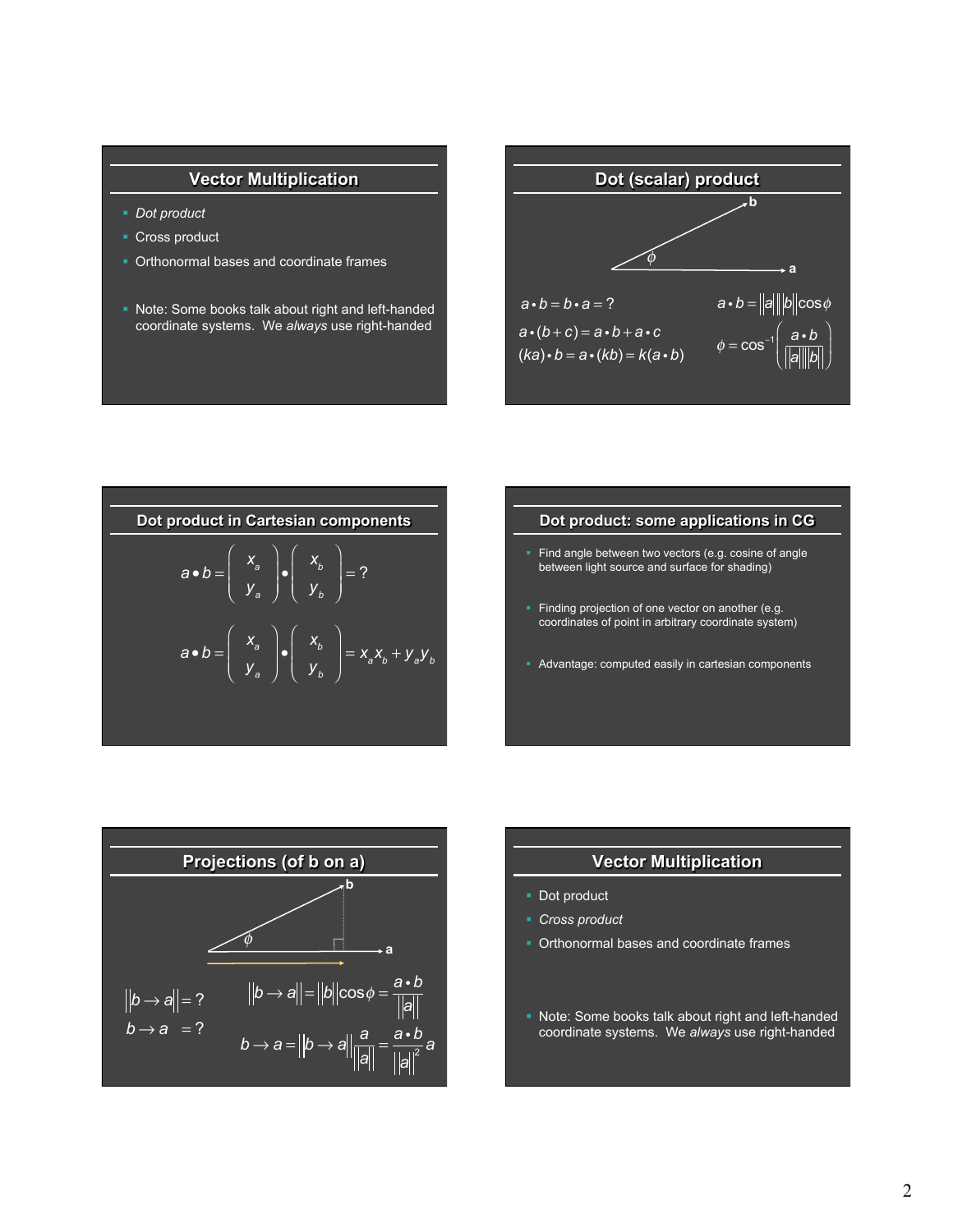

§ Useful in constructing coordinate systems (later)

| <b>Cross product: Properties</b>                                                 |                                                                                                     |  |
|----------------------------------------------------------------------------------|-----------------------------------------------------------------------------------------------------|--|
| $X \times V = +Z$<br>$V \times X = -Z$<br>$V \times Z = +X$<br>$Z \times V = -X$ | $a \times b = -b \times a$<br>$\overline{a \times a} = 0$<br>$a\times(b+c) = a\times b + a\times c$ |  |
| $Z \times X = +V$<br>$X \times Z = -Y$                                           | $a \times (kb) = k(a \times b)$                                                                     |  |

| <b>Cross product: Cartesian formula?</b> |                                                                                                                                                                                          |  |  |
|------------------------------------------|------------------------------------------------------------------------------------------------------------------------------------------------------------------------------------------|--|--|
|                                          | $a \times b = \begin{vmatrix} x & y & z \\ x_a & y_a & z_a \\ x_b & y_b & z_b \end{vmatrix} = \begin{pmatrix} y_a z_b - y_b z_a \\ z_a x_b - x_a z_b \\ x_a y_b - y_a x_b \end{pmatrix}$ |  |  |
|                                          | $a \times b = A^*b = \begin{bmatrix} 0 & -z_a & y_a \\ z_a & 0 & -x_a \\ -y_a & x_a & 0 \end{bmatrix} \begin{bmatrix} x_b \\ y_b \\ z_b \end{bmatrix}$<br>Dual matrix of vector a        |  |  |

# **Vector Multiplication**

- Dot product
- Cross product
- § *Orthonormal bases and coordinate frames*
- § Note: book talks about right and left-handed coordinate systems. We *always* use right-handed

#### **Orthonormal bases/coordinate frames**

- § Important for representing points, positions, locations
- Often, many sets of coordinate systems (not just X, Y, Z) § Global, local, world, model, parts of model (head, hands, …)
- § Critical issue is transforming between these systems/bases § Topic of next 3 lectures

# **Coordinate Frames**

§ Any set of 3 vectors (in 3D) so that

$$
||u|| = ||w|| = 1 u \cdot v = v \cdot w = u \cdot w = 0 w = u \times v
$$

$$
p = (p \cdot u)u + (p \cdot v)v + (p \cdot w)w
$$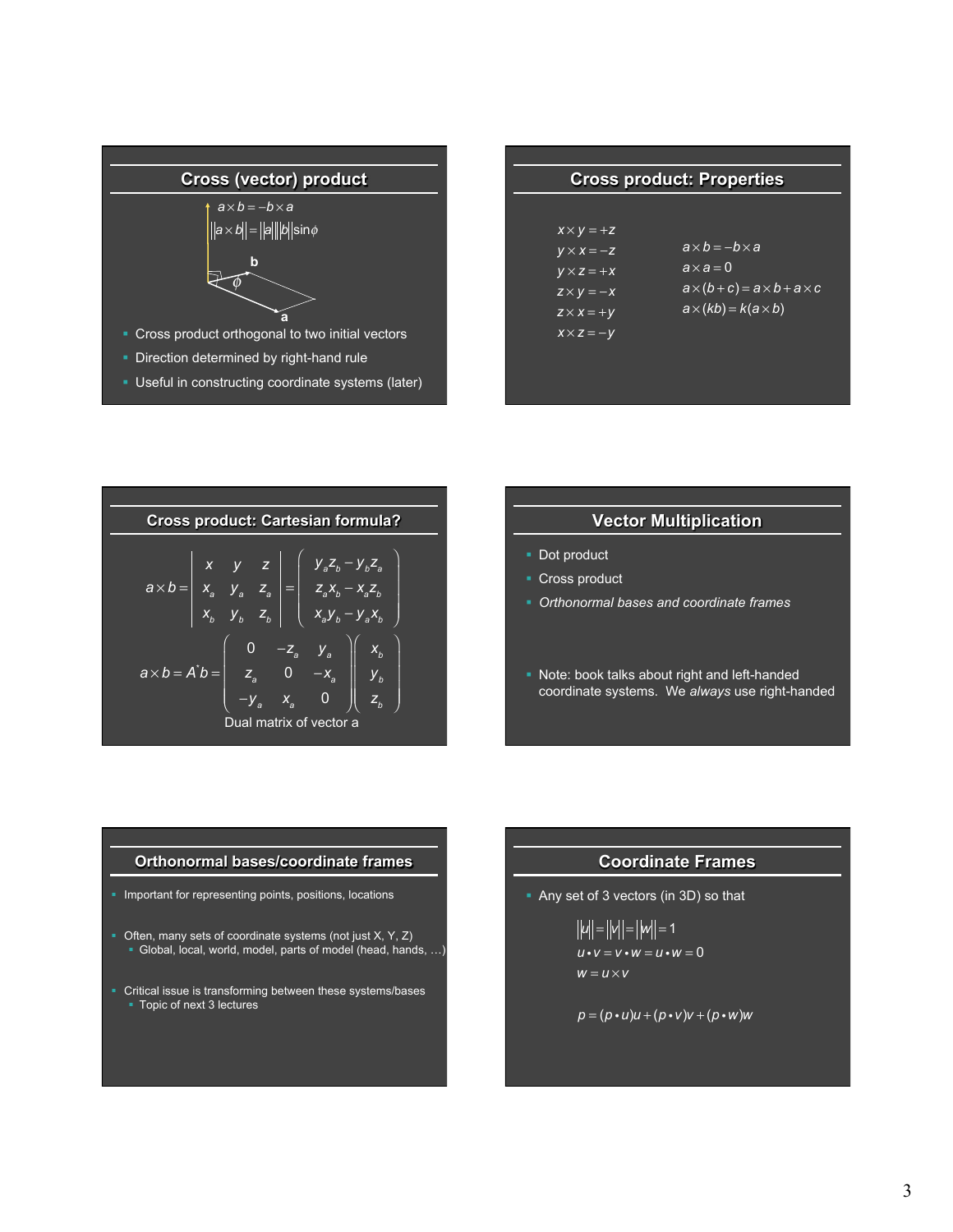# **Constructing a coordinate frame**

- § Often, given a vector **a** (viewing direction in HW1), want to construct an orthonormal basis
- § Need a second vector **b** (up direction of camera in HW1)
- Construct an orthonormal basis (for instance, camera coordinate frame to transform world objects into in HW1)

# **Constructing a coordinate frame?**  We want to associate **w** with **a**, and **v** with **b**  § But **a** and **b** are neither orthogonal nor unit norm § And we also need to find **u**   $b \times w$  $|b \times w|$  $v = w \times u$  $w = \frac{a}{a}$ *a*

#### **Matrices**

• Can be used to transform points (vectors) **Translation, rotation, shear, scale** (more detail next lecture)

## **What is a matrix**

⎞

⎠

E Array of numbers ( $m \times n$  = m rows, n columns)

$$
\left(\begin{array}{rrr} 1 & 3 \\ 5 & 2 \\ 0 & 4 \end{array}\right)
$$

§ Addition, multiplication by a scalar simple: element by element

### **Matrix-matrix multiplication**

• Number of columns in first must = rows in second

$$
\begin{array}{c|cccc}\n1 & 3 \\
5 & 2 \\
0 & 4\n\end{array}\n\left(\n\begin{array}{ccc}\n3 & 6 & 9 & 4 \\
2 & 7 & 8 & 3\n\end{array}\n\right)
$$

⎛

⎝ ⎜ ⎜

> **Element (i,j) in product is dot product of row i of first** matrix and column j of second matrix

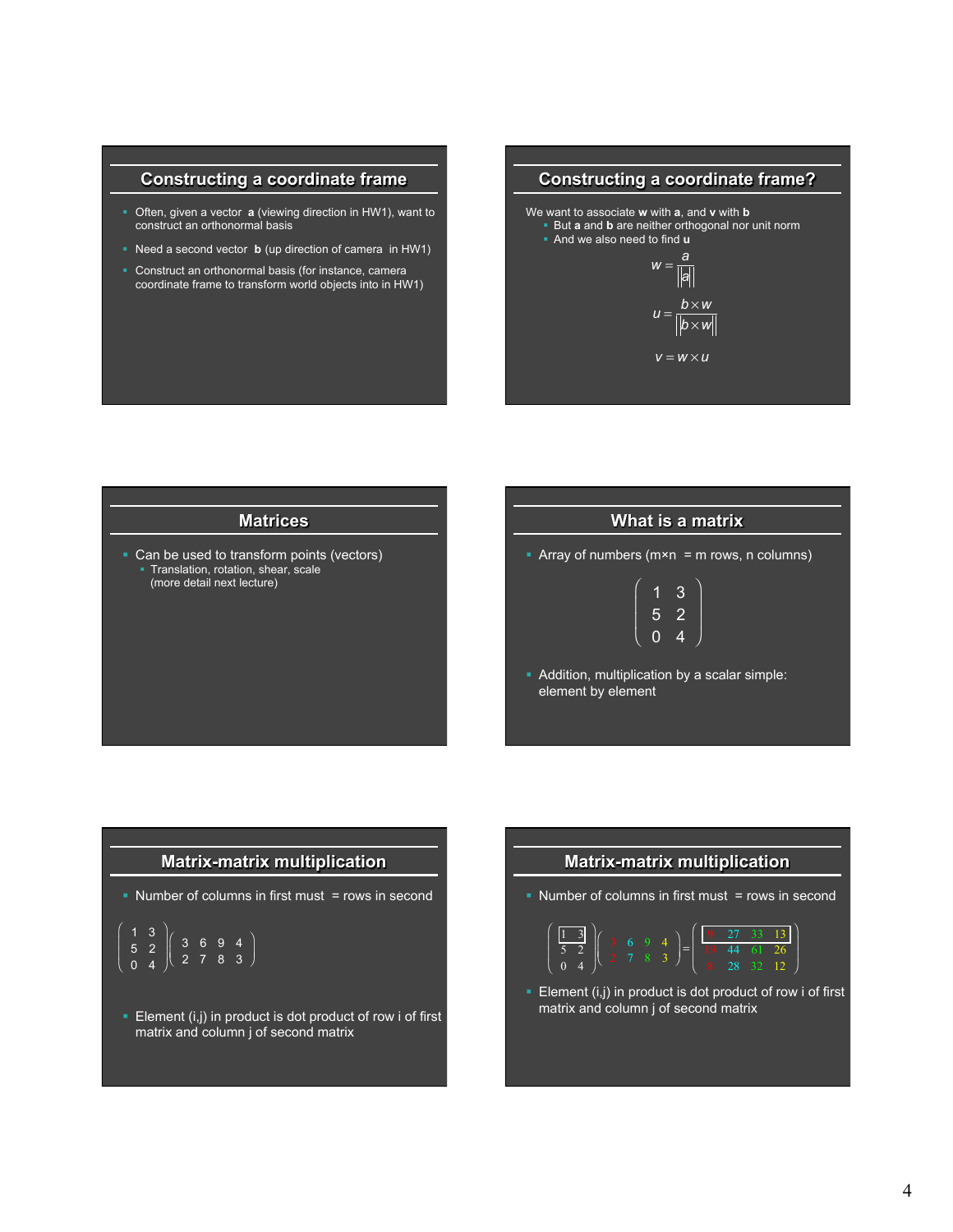



## **Matrix-matrix multiplication**

• Number of columns in first must = rows in second

$$
\left(\begin{array}{ccc} 3 & 6 & 9 & 4 \\ 2 & 7 & 8 & 3 \end{array}\right)\left(\begin{array}{ccc} 1 & 3 \\ 5 & 2 \\ 0 & 4 \end{array}\right)
$$
 NOT EVEN LEGAL!!

§ Non-commutative (AB and BA are different in general)

§ Associative and distributive

 $\blacktriangle$  A(B+C) = AB + AC

 $(A+B)C = AC + BC$ 

## **Matrix-Vector Multiplication**

- Key for transforming points (next lecture)
- Treat vector as a column matrix (m×1)
- E.g. 2D reflection about y-axis

$$
\left(\begin{array}{cc}-1 & 0\\0 & 1\end{array}\right)\left(\begin{array}{c}x\\y\end{array}\right)=\left(\begin{array}{c}-x\\y\end{array}\right)
$$

**Transpose of a Matrix (or vector?)**  

$$
\begin{pmatrix} 1 & 2 \ 3 & 4 \ 5 & 6 \end{pmatrix}^{T} = \begin{pmatrix} 1 & 3 & 5 \ 2 & 4 & 6 \end{pmatrix}
$$

$$
(AB)^{T} = B^{T}A^{T}
$$

| Identity Matrix and Inverses                                                        |
|-------------------------------------------------------------------------------------|
| $I_{3\times 3} = \begin{pmatrix} 1 & 0 & 0 \\ 0 & 1 & 0 \\ 0 & 0 & 1 \end{pmatrix}$ |
| $AA^{-1} = A^{-1}A = I$                                                             |
| $(AB)^{-1} = B^{-1}A^{-1}$                                                          |